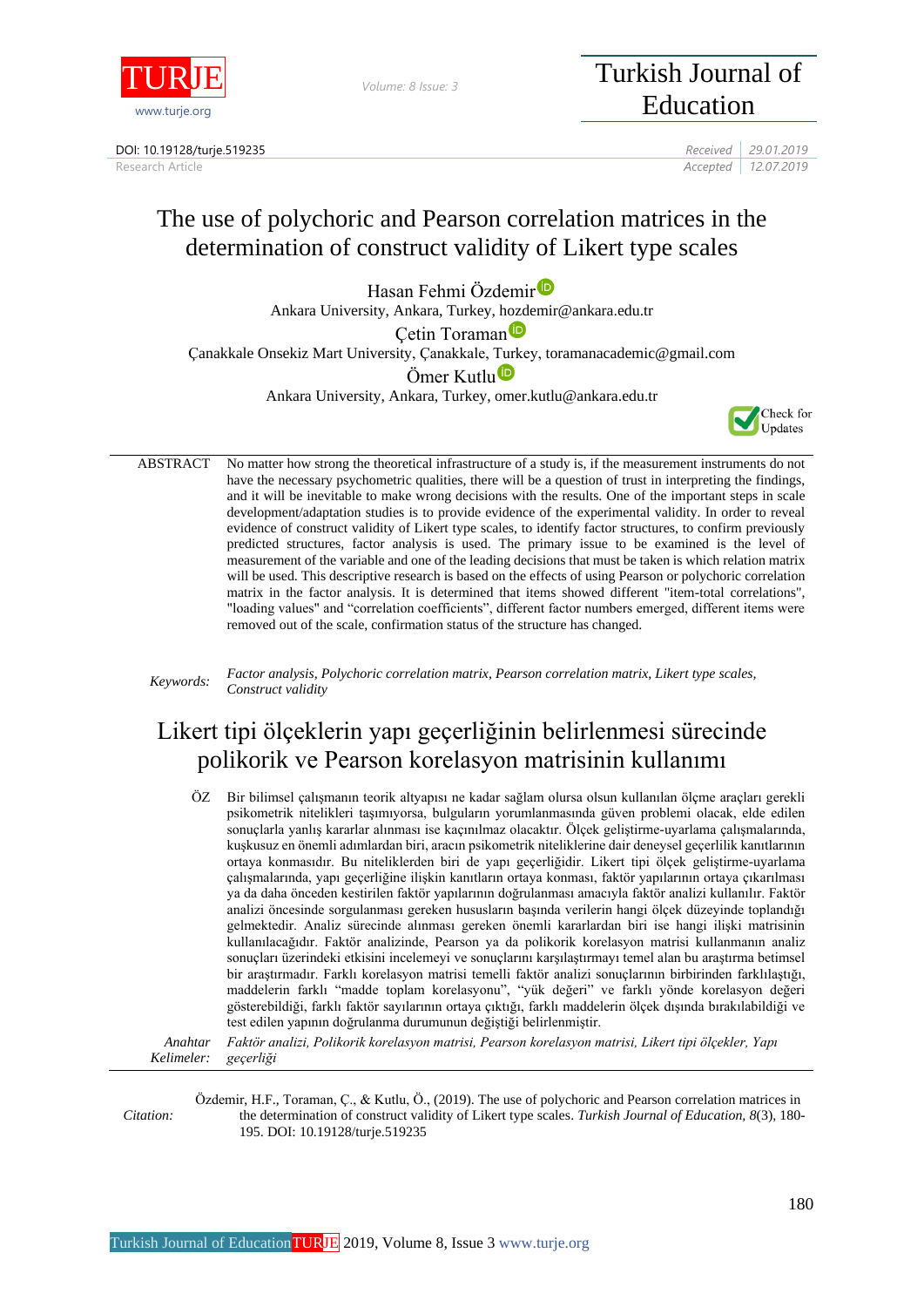#### **INTRODUCTION**

Psychological measurement instruments are used in many fields of social sciences, which study human behaviors, especially in psychology, educational sciences and sociology, and also in psychiatry, which has a close relationship with social sciences, within its biopsychosocial model. In general terms, psychological tests are systematic approaches that provides information about individuals' abilities, skills, performances, motivations and attitudes, and contribute to make various decisions according to what is obtained from them (Öner, 1987). Studies regarding scales have an important place in every area where psychological activities are conducted.

There are numerous measurement instruments, which have been developed or adapted for different purposes. In addition to the existing ones, there is need to new instruments to be used in the new studies, which especially assess different psychological features, and which can be used for different samples and age groups etc. This need is met through the development of new measurement instruments or adaptation of the existing ones. While both methods have advantages and disadvantages, the most important thing is that validity, reliability and even possible standardization evidences should be established for these instruments by use of appropriate methods and following the correct processes. No matter how strong the theoretical infrastructure of a scientific study is, if the measurement instruments that are used to collect data do not have the necessary psychometric qualities, there will be a question of trust in interpreting the findings obtained by that study, and it will be inevitable to make wrong decisions with the results obtained from the application of these instruments.

Undoubtedly, one of the most important steps in scale development or adaptation studies is to provide evidence of experimental validity of the psychometric properties of the developed or adapted instrument (Crocker & Algina, 2008). In this context, it is necessary to examine whether the instrument measures the intended feature exactly and accurately. The determination of other psychometric qualities of a scale can be done after this examination. Healthy and precise decisions about the scores to be drawn from the application of an instrument can only be taken in the light of the validity evidences.

The notion of validity, which began to evolve in the 1930s thanks to the efforts of practitioners who wanted to break hegemony of the academics in the American Psychological Association (APA), was first defined in 1954 in testing standards report published by a commission established by the American Educational Research Association (AERA), the American Psychological Association (APA), and the National Council on Measurement in Education (NCME) (AEAB, APB, EÖUK, 1997). Although the scope is defined under four categories, namely the content, predictive, concurrent and construct validity, some researchers argue that the concept of validity must be gathered under the framework of construct validity through ongoing discussions (Cronbach & Meehl, 1955; Cronbach, 1984; Messick, 1988, 1993; Şencan, 2005; Urbina, 2014). The investigation process of construct validity is not much different from following the general scientific procedures for development and/or confirmation of a theory (Lemke and Wiersma, 1976). In addition, all the information provided by any validity procedure is relevant to construct validity (Anastasi, 1988). This gives construct validity both a comprehensive status, and also importance and reliability. Therefore, the rest of the validity types can be subsumed under the concept of construct validity. Construct validity has also been associated with factor analysis, which is the most commonly used method to obtain evidence of such validity by many researchers who have even used the concept of factor validity instead of construct validity (Nunnally and Bernstein, 1994).

In scale development and adaptation studies in behavioral sciences; Factor Analysis (FA), which is one of the multivariate statistical methods that Nunnally and Bernstein (1994, p. 111) defined as the heart of the measurement of psychological constructs to reveal evidence of construct validity, to identify factor structures, or to confirm previously predicted factor structures, is used. FA is used in a large number of scientific studies dealing with complex research questions along with other multivariate statistics.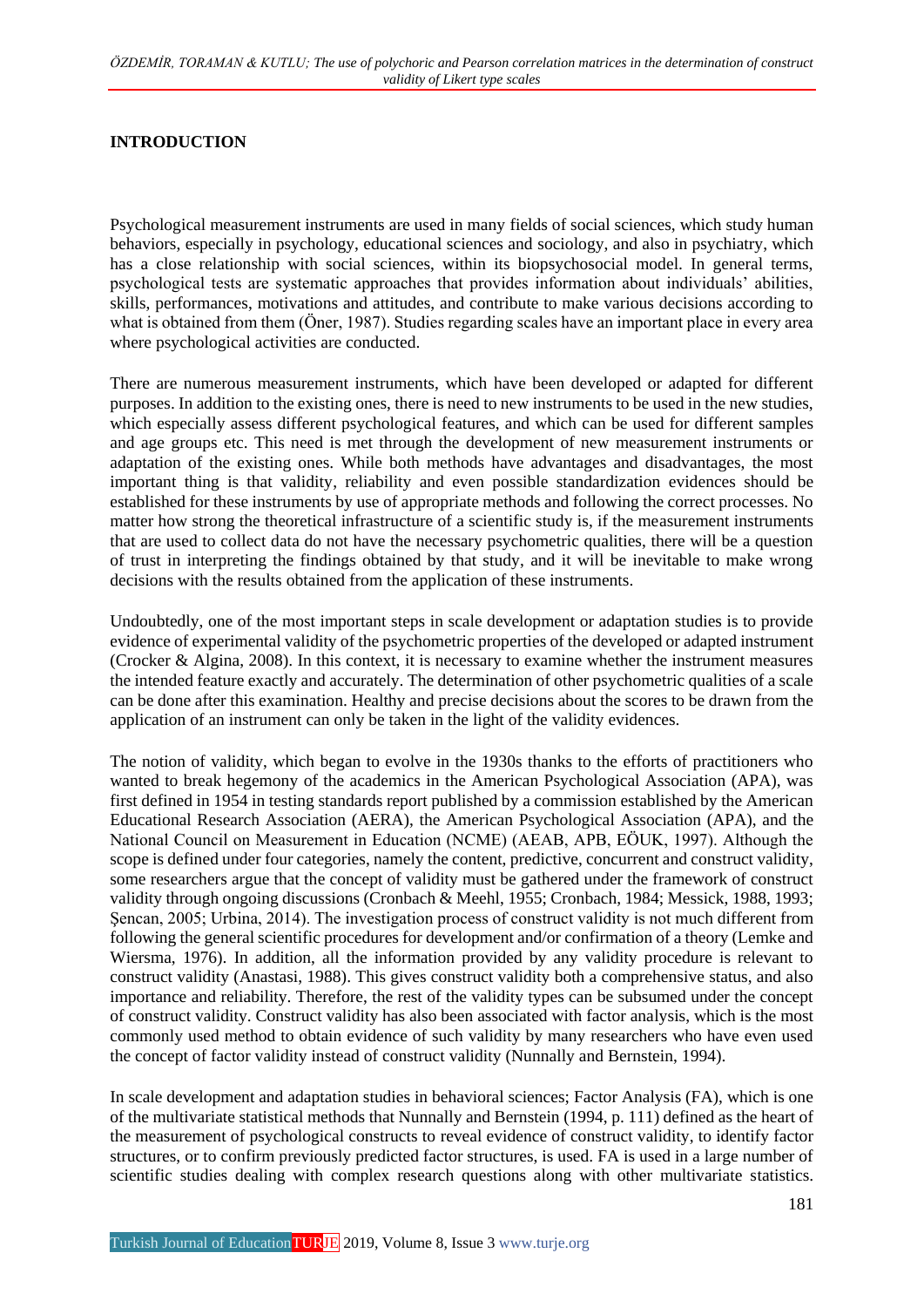Naturally, in the social sciences such as education, psychology and sociology, where multiple variables are being studied simultaneously and the univariate statistical processes are insufficient to explain; multivariate methods such as multivariate analysis of variance, regression analysis, discriminant analysis, multidimensional scaling and factor analysis are needed. Assuming that these methods together constitute a conceptual basis of the topics covered in scientific research and an arch-like structure that leads to the understanding of causality principles, it can be said that the keystone of this structure is the "factor analysis" (Cattell, 1978).

The purpose of this research is to compare the effect of using Pearson or polychoric correlation matrix on the results of the factor analysis, which is applied in order to provide evidence of construct validity during the development process of likert type scales used in social sciences. Although, similar studies aiming to illustrate the advantages of using polychoric rather than Pearson correlations by means of simulation studies held in the field (Holgado-Tello et al., 2010), one of the most important points that differentiates this study from the previous ones is working with real data. Also some new issues in the scope of this study, such as number of items remained and items' additivity states, which were not analyzed in previous simulation studies, increases the importance of this work.

#### **Factor Analysis**

In data reduction with FA, unlike many statistical methods that are used to examine the relationship between dependent and independent variables, there is a summarizing process that aims to understand the underlying cause-and-effect relationships in data sets. Gorsuch (1974) stated that the main purpose of the FA is to develop both the theoretical constructs in a particular field and to reveal the operational representatives of these theoretical constructs. Cattell's (1978, p. 4) definition of FA as the queen of correlational methods is supportive of Pedahazur and Schmelkin's (1991) argument, which states that one of the best method to be used in examining the internal structure of a group of variables or indicators is the factor analytical method. It can be argued that the FA is a statistical technique used to demonstrate construct validity (Atılgan, Kan, & Doğan, 2006; Crocker & Algina, 2008; Bowden, 2004; Erkuş, 2003; Kieffer, 1999; Pedhazur & Pedhazur Schmelkin, 1991; Urbina, 2014). The information obtained in the FA provides a road map for subsequent validity and reliability studies and other statistical analyses to be performed on the basis of the scores obtained from the measurement instrument (Çokluk, Şekercioğlu, & Büyüköztürk, 2010, p.177).

Factor analysis, one of the multivariate statistical methods with a wide range of applications, was developed for use in the field of psychology with the groundbreaking studies of Pearson (1901) and Spearman (1904) at the very beginning of the 20th century. However, it has been used in various scientific fields since the second half of the 20th century. Factor analysis is a set of methods rather than a specific scientific method for determining the fundamental dimensions of a data matrix structure. In particular, researchers, who need to explain an individual's behavior, intelligence, and abilities in a mathematical model, have been compelled to develop this scientific method (Albayrak, 2006, p. 107).

Factor analysis can also be defined as a multivariate statistic that aims to find and discover a smaller number of conceptually meaningful new variable(s) by combining a large number of interrelated variables (Büyüköztürk, 2002). It is divided into two general categories: "exploratory factor analysis" and "confirmatory factor analysis". The exploratory factor analysis attempts to discover the connection between observed variables with unknown latent variables, while the confirmatory factor analysis attempts to confirm the aforementioned structure with the data obtained from the measurement instruments (Çokluk, Şekercioğlu, & Büyüköztürk, 2010). In addition to these two types of factor analysis, in modern factor analysis we see hybrid factor analysis, in which confirmatory rotation methods are used after extraction method (as cited in Henson & Roberts, 2006, p. 395).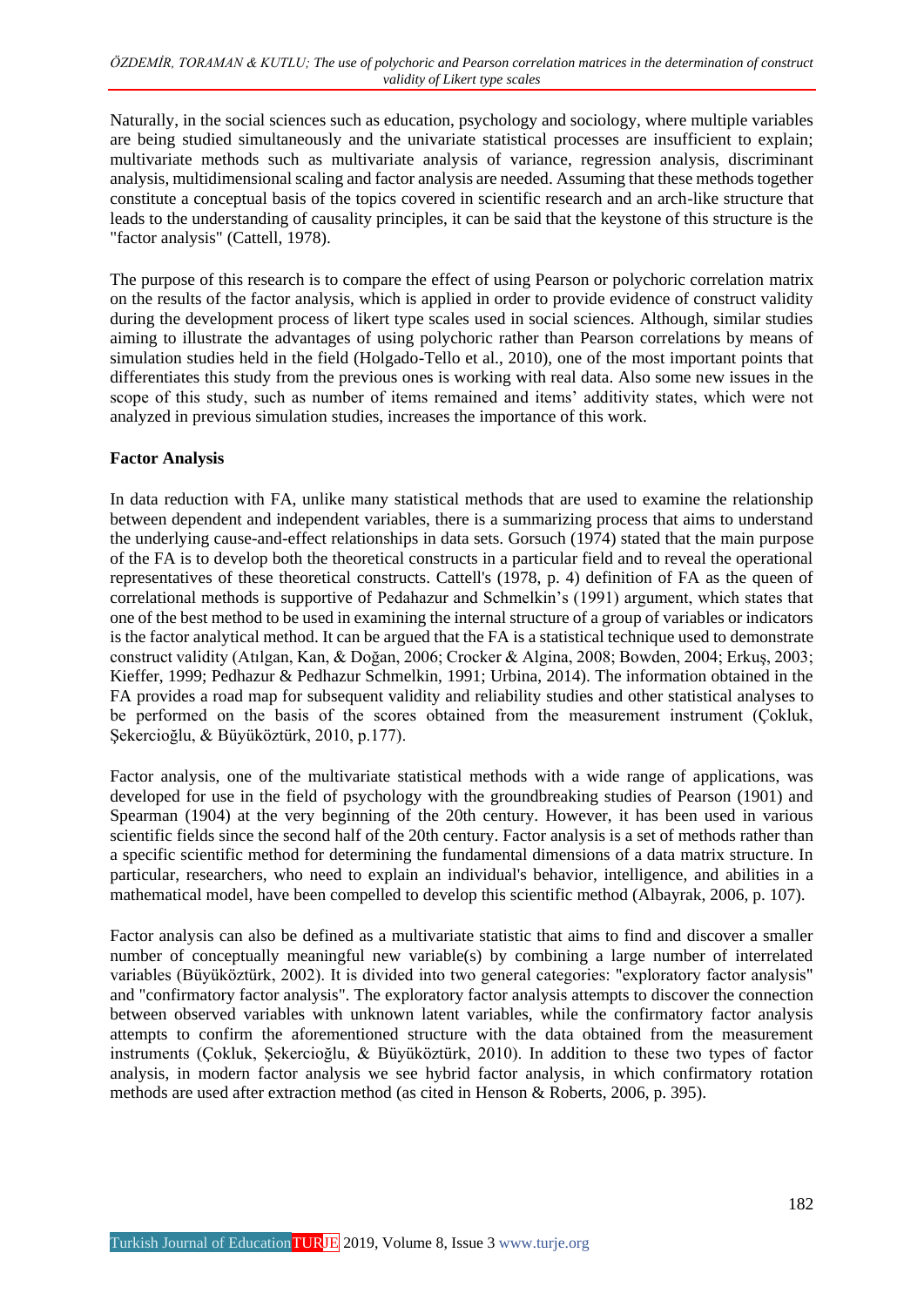#### **Exploratory Factor Analysis (EFA)**

When solving the encountered problems, humankind try to reach the solution by reducing the total work. Known as "the Least Effort Law" in the scientific world, we find this theory in all scientific fields as an attempt to explain the most by using the least. Behavioral scientists also try to explain the observed variables with fewer latent variables. In doing so, they use exploratory factor analysis to derive new and independent k variables (factor), equal or less, by taking advantage of the correlation or covariance matrix attained from data set which consists of *j* associated variables (Özdamar, 2013). Since latent structures or factors are thought to summarize the observed variables, they are closely related to the evaluation of the validity of the theory development and observed scores. Theorizing and measurement of structures are processes linked to each other through organic bonds (Henson & Roberts, 2006). As pointed out by Kieffer (1999), the use of factor analytical techniques in social sciences has been integrated with the evaluation of construct validity of both theory development and measurement. Whatever the purpose of the use of exploratory factor analysis is, the significance of the latent variables is directly related to researchers' definition. As Mulaik (1987) states, it is not the EFA that defines things about psychological features such as intelligence, personality, but it is actually the researchers themselves who make definitions for taking decisions about how to use such concepts. The analytical results, as Thompson and Daniel (1996) argue, will provide information for the definitions to be made, but nevertheless the researcher has full responsibility for the decisions made in this elaboration process. At this point, the role of exploratory factor analysis does not go beyond being a tool. For these reasons, researchers' decisions are needed to be thought thoroughly in the process of exploratory factor analysis (Henson & Roberts, 2006).

Despite having a fairly wide range of uses, the use of exploratory factor analysis in research is under serious criticism (Fabrigar, Wegener, MacCallum, & Strahan, 1999). Most of these criticisms focus on the subjective decision-making necessity arising from the nature of analysis during the execution of exploratory factor analysis. Tabachnick and Fidell (2013) described the absence of a criterion variable that could be used to test outcomes as one of the problems experienced in factor analysis. The interpretation of the analysis results is, to a large extent, based on the presumed judgments of the researchers, who are also assumed to know the analysis sufficiently.

Researchers, who will apply exploratory factor analysis in their studies, should question some basic concepts, follow certain steps in the analysis process, and make decisions throughout the process. In addition to these, they need to be able to master accurate and complete reporting practices in order to increase the contributions they will make to the literature and to the subsequent studies.

At the beginning of the analysis, the primary issues to be examined are the level of measurement of the data, sampling size, missing values and/or outliers, normality, linearity, multi-collinearity and singularity. How to determine the sample size, and whether it is sufficient or not; how to follow a path if there are missing values and/or outliers; how to test the normality of the data, how to obtain useful results from the data set in cases where the normal distribution cannot be obtained, and how to differentiate conditions where the multivariate normal distribution is a necessity are the issues researchers consider.

In the process of analysis, the leading decisions that must be taken by the researchers are; which relation matrix (which correlation matrix or variance-covariance matrix) will be used, which factors in predicting factor/factorization method to be used (main/principal component method, basic/common factor analysis, maximum likelihood method, generalized least squares method, principal axis factorization method, alpha factorization method, image factorization method), which rules will be based on when determining the number of factors (Kaiser criterion/rule-all factors with eigenvalues greater than one, Cattell Scree test or scree plot, explained variance criterion, Joliffe's criterion), in which cases the factor rotation to be applied, while doing this which rotation method (orthogonal or oblique) will be selected (varimax, quartimax and equamax or direct obliques and promax), and the theoretical and practical basis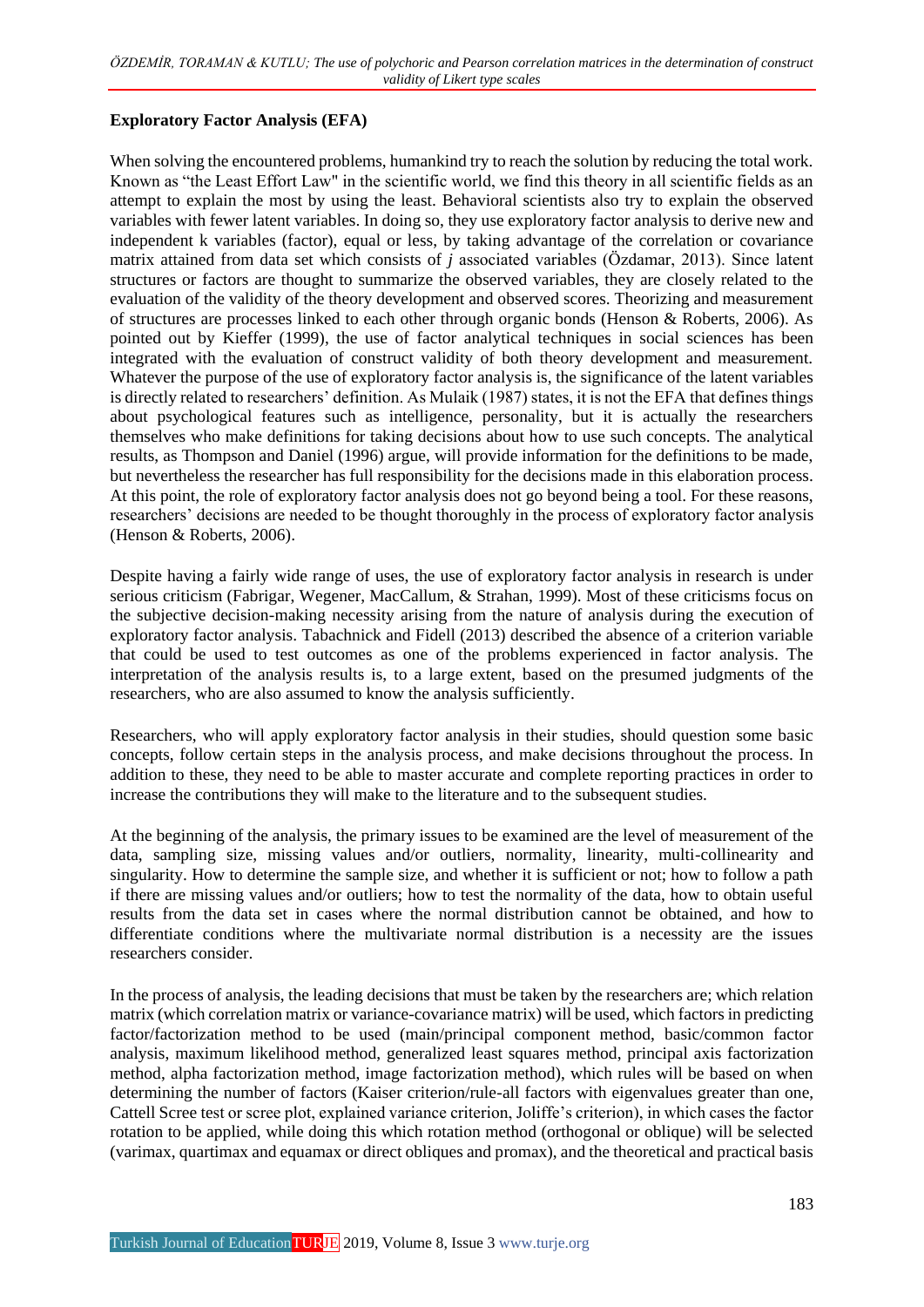for the decisions that might largely differentiate results, assumptions and the advantages and disadvantages should also be known.

#### **Confirmatory Factor Analysis (CFA)**

In contrast to EFA, which produces theory, CFA is another factor analysis method that tests the theory. The factor analysis method, which is used to reach the answers of the questions, such as whether the relation between the factors belonging to a structure revealed by EFA and the variables are sufficient or not, which variables are related to which factors, whether the factors are independent of each other, whether these factors are sufficient enough to explain the original structure, is called CFA (Özdamar, 2013).

Exploratory factor analysis is used to reveal the best factor model for the observed data set when researchers do not have any idea of the underlying factors before the application of a psychometric measurement instrument. On the other hand, in the event that there is a previously defined and bounded structure, in other words a hypothesis about the underlying factors, then the methodology that the researchers refer to when testing this model/factor structure systematically is confirmatory factor analysis (Bryant, Yarnold, & Michelson, 1999). CFA is used to test a previously validated and reliable instrument's usability in a new culture, in a field, and/or to a target group. It has been indicated that CFA is a more appropriate method to be used by researchers in assessing the construct validity (Stapleton, 1997), and it has been emphasized that between the two main factor analytical methods, CFA is both theoretically more important and should be used more widely (Gorsuch, 1983).

CFA offers important advantages such as comparing the different factorial structures put forth by EFA, providing an opportunity to correct the conceptual and statistical susceptibility of the model, which has been thought to be weak, by transforming it into an improved model with a more reliable and efficient structure.

As in the EFA, it is necessary for the researchers to be in control of a number of issues to be done before and after the analysis in the CFA, and also accurate and complete reporting practices in order to increase the contributions they will provide to the literature and for the follow-up studies.

Before CFA, the relationship matrix to be used depending on the level of measurement of the data available should be determined. The analysis then begins with a description of the model in the direction of theoretical bases. In doing so, the model is determined by fixing or releasing certain parameters (factor coefficients, factor correlation coefficients, variance-covariance of the measurement error) in line with the theoretical expectations of a researcher. This is followed by an analysis of the fit statistics obtained from the estimations of the collected data set and model parameters by using certain programs (AMOS, LISREL, etc.). By using different fit statistics (Chi-Square Goodness of Fit, Goodness-of-Fit Index-GFI, the Root Mean Square Error of Approximation-RMSEA, Residual Averages and Root Mean Square Residual-RMR, Comparative Fit Index-CFI, Normalized Compliance Index-NFI and Non-Normative Compliance Index-NNFI and Parsimony Goodness-of-Fit Index-PGFI), the analysis is continued by evaluating the resulting model fit. If the fit indices cannot meet the acceptance levels, the modification indices must first be evaluated and, if necessary, the model must be redefined and the process must be repeated from the first step. Factor structure, the number of factors, the degree to which each item has a high load to which factor, the model supported by a previous study or a developed theory, and even the amount of error should be implicitly defined.

As in all other statistical methods, the leading issue to be questioned before the factor analysis is at what measurement level the data are collected. Theoretical bases and methods used for factor analysis with continuous variables have been fairly developed. In practice, however, some of the observed and/or measured variables are at the level of ordinal scale, which is often overlooked and is incorrectly treated as if they had the numerical metric property representing the sequential categories like 1, 2, 3, 4 (Jöreskog & Moustaki, 2001). The use of appropriate statistical techniques by accepting the data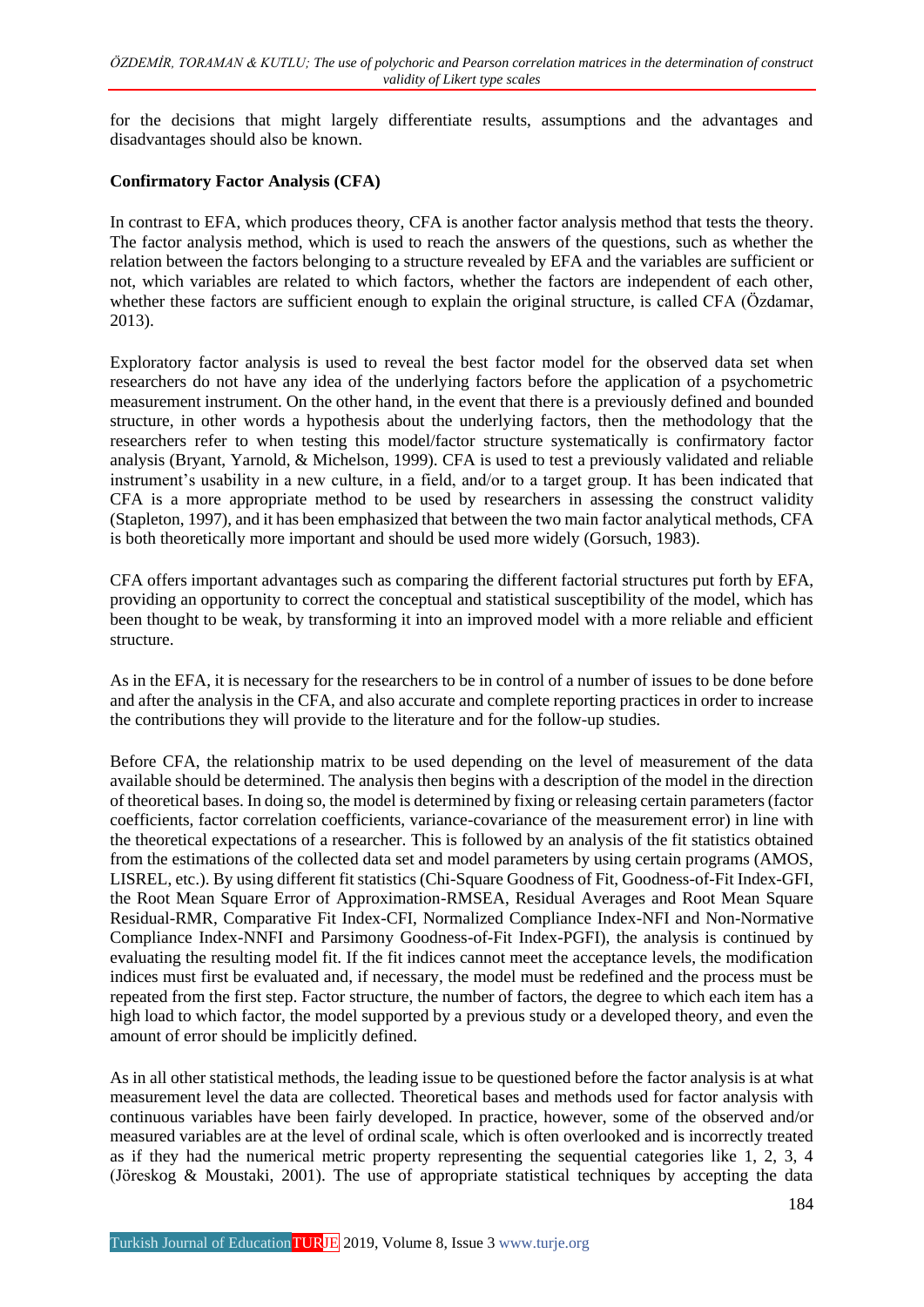obtained from these scales as if they are at interval levels, especially due to the item response formats of the scales (Likert type, etc.), which are used frequently in all fields covered by social sciences has been criticized in advance. Researchers who have expressed this criticism indicate that the data obtained from such scales are at the ordinal level of measurement and that appropriate statistical techniques should be used for these data (Stevens, 1946; Thomas, 1982; Jamieson, 2004). When the ordinal scale level variables considered, the necessity of using "tetrachoric" (for two categorical data) or "polychoric" (for three or more categorical data) correlation matrices have been emphasized, while estimating the relationship between variables or conducting correlation-based analysis (Holgado-Tello, Chacón-Moscoso, Barbero- García, & Vila-Abad, 2010; Uebarsax, 2015). Jöreskog and Sörbom (2002) found that the most consistent, reliable, and strongest predictors of factor analysis can be achieved by using the polychoric correlation matrix. However, the Pearson correlation matrix is often used during the application of both exploratory and confirmatory factor analysis used in the scale development and adaptation processes. When the level of the relationship between categorical data are studied, various reasons are suggested why Pearson correlations are not appropriate (Holgado-Tello et al., 2010). Firstly, categorical variables are variables providing information at the level of ordinal scale, and Pearson correlation requires measurements at equal interval level. The information obtained from categorical variables is limited only to the number of observations per cell/categorization in the contingency table. If Pearson correlation is used under these conditions, the restriction/limitation of categorization/classification will lead to the artificial restriction/limitation of the relationship between measurements (Guilley & Uhlig, 1993), all observations / persons placed on the intervals, where the boundaries of each category determined, will be scored by accepting in one of the categories, which will result in a reduction in variability, in other words, a loss of data, even if the data are actually different from each other. Considering that in homogeneous samples, Pearson's correlation gets lower values than usual, the restrictions/limitations arising from this way of assigning scores to the observations/individuals will cause to determine the degree of the relationship between the observed variables lower as well, and consequently it will cause a decline/decrease in the factor loadings obtained by factorization of the correlation matrix (DiStefano, 2002). For this reason, when factor analysis will be used to test the validity of an instrument, it is of paramount importance that the measurement level at which the data is collected is taken into account. On the other hand, frequent use of the Pearson correlation matrix in analyses is due to the fact that researchers do not have enough knowledge about the subject or the limitations of the computer package programs they use. The best example of this is the fact that IBM-SPSS (Statistical Package for the Social Sciences), one of the most popular statistical package programs applied in the social sciences, does not recognize a preference for the correlation matrix to be used during factor analysis, and uses Pearson correlation matrix as a default. Significant amount of measurement error, especially random and systematic errors, are intermingled from different sources, in social sciences, and distorting the estimates of the relationship between the variables involved in the research, which leads to incorrect results. In this context, at the beginning of the negative consequences of the use of different types of correlations in the statistical analysis in terms of methodological investigations, it is possible that the researchers make mistaken inferences about the construct validity, which is the cornerstone of the basic and applied sciences.

#### **METHODOLOGY**

This study is a descriptive research. Descriptive research is the study of describing existing conditions without being interested in the relationships or differences between variables. In this context, descriptive studies serve for the purpose of describing science, as well as to provide an insight into the production of hypothesis for further researches (Erkuş, 2013).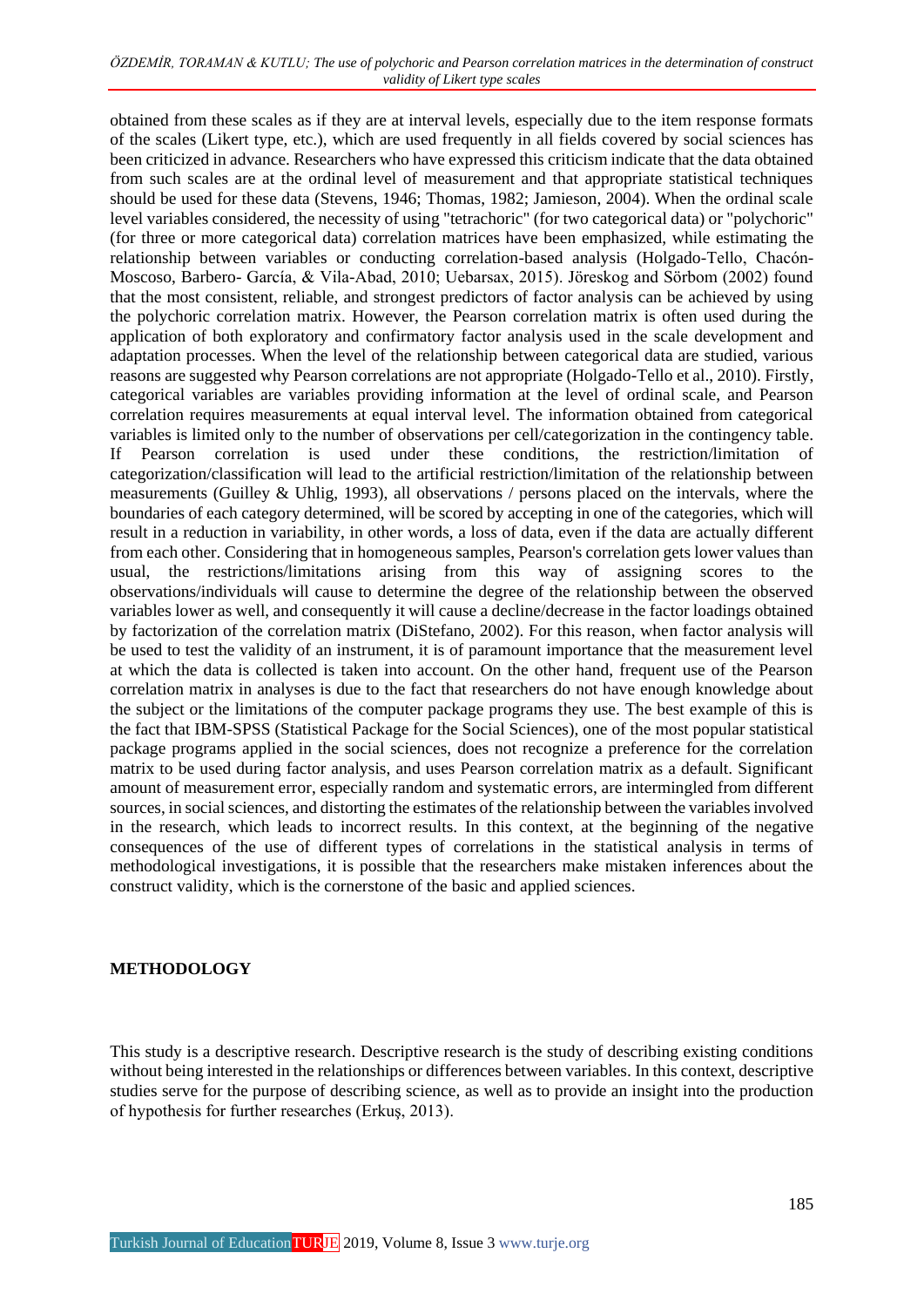#### **Participants**

A methodological comparison is planned in this research. The purpose of this research is neither to adapt a new instrument from a different culture, nor to develop a new instrument. For this reason, it has been deemed appropriate to carry out the methodological discussion through an instrument, which has been already developed. The data obtained during the development process of the Gender Equality Scale (GES), which was developed by Gözütok, Toraman and Acar Erdol (2017), were also used in this research with the permission of the researchers. Therefore, the participants are the same participants whose data were collected for the purpose of conducting exploratory and confirmatory factor analyzes in the mentioned study.

In Gözütok et al. (2017) study, data were collected from two separate groups of high school students to perform exploratory and confirmatory factor analysis. The group to collect data for the exploratory factor analysis consists of 396 students and for confirmatory factor analysis consists of 265 students. It was also noted that while groups were formed, groups were heterogeneous (different genders, different class levels  $[9<sup>th</sup>, 10<sup>th</sup>, 11<sup>th</sup>$  and  $12<sup>th</sup>$  grade], in terms of cultural activities such as going to cinema, theater, reading newspapers and books) and balanced group distribution in terms of gender.

#### **Data Collection Tools**

In this study, the Gender Equality Scale (GES), and the data collected for factor analysis during the development of this scale were used.

#### **Analysis of the Data**

Gözütok et al. (2017) study was analyzed through IBM-SPSS based on the Pearson correlation matrix. Typical analyses used in many scale development studies were used in this analysis. They are namely; examination of item total correlations, Kaiser-Meyer-Olkin (KMO), Bartlett Sphericity test, examination of eigenvalues, varimax axis rotation. The Cronbach Alpha reliability coefficient was used to obtain evidence of reliability (Büyüköztürk, 2013; Özdamar, 2013). Factor analysis findings and results of Gözütok et al. (2017) were used for comparison with the permission of researchers.

In the factor analysis, "FACTOR" software developed by Lorenzo-Seva and Ferrando (2006) was used to obtain a comparative polychoric correlation matrix and to carry out the analyses. This software is free, useful and small-only focuses on factor analysis. By means of this software, it is possible to obtain a tetrachoric correlation matrix so that factor analysis of achievement tests, which can be coded as 0 and 1, can be realized. In addition, as in the case of Likert scales, which have multiple categories, a polychoric correlation matrix can be obtained and factor analysis is carried out over this matrix. The data file was uploaded onto the software and analyzed. In the analysis, the total correlations of the items were examined, the eigenvalues were examined, the Kaiser-Meyer-Olkin (KMO) and Bartlett Sphericity tests were performed, and the varimax rotation method was used when multiple factors were tested. The reliability of the factor software and the model fit indices were taken into account.

The data collected for the CFA were transferred to the AMOS 22 program, and the analyses were carried out with this program.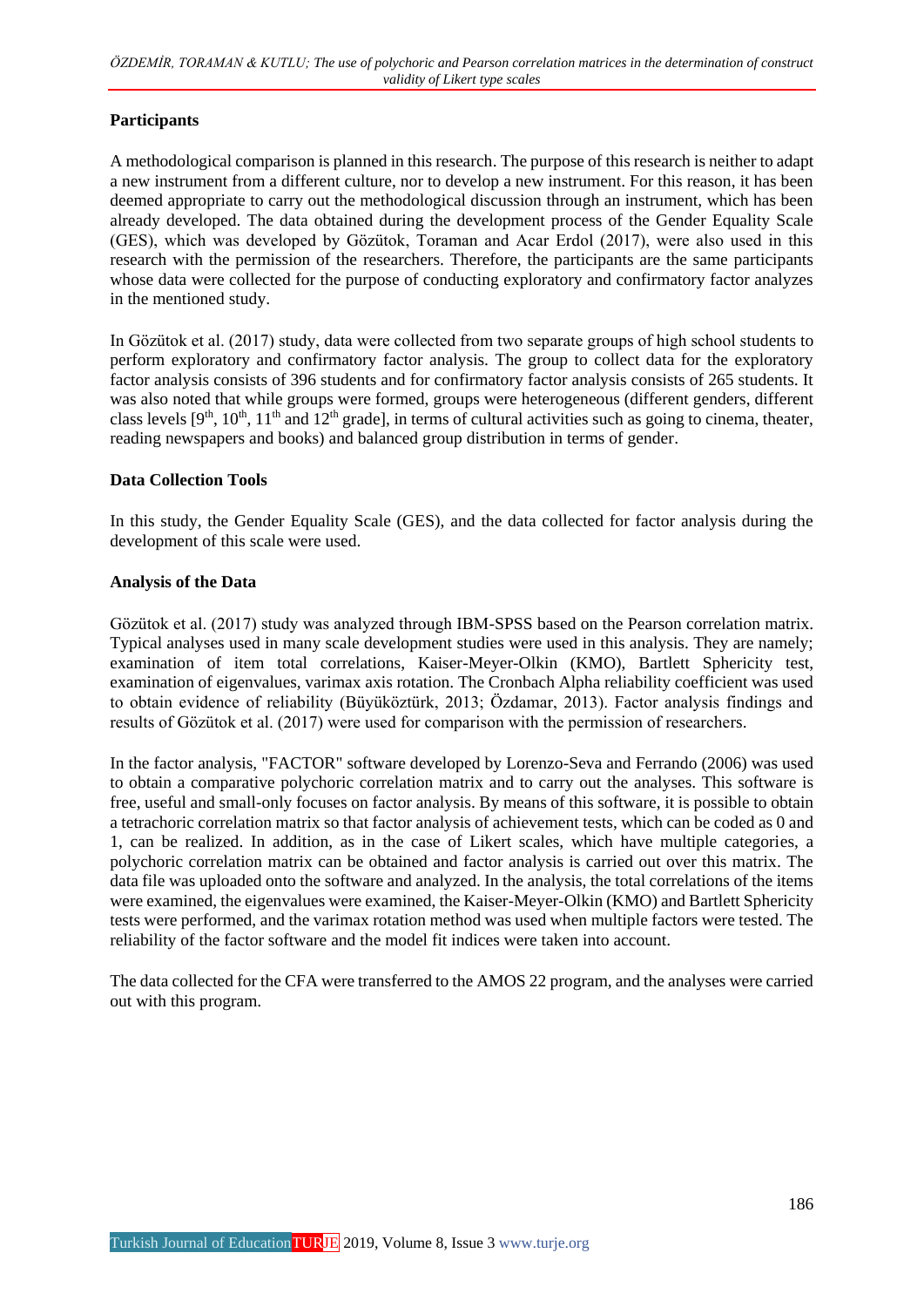#### **FINDINGS**

According to the researchers who argue that when the measurement instruments developed in social sciences are at the ordinal scale, it is necessary to use the polychoric correlation matrix in the development process of Likert scales (Holgado-Tello, Chacón-Moscoso, Barbero- García, & Vila-Abad, 2010; Jöreskog & Sörbom, 2002; Uebarsax, 2015). Based on this argument, the first analysis was conducted without the number of factors being specified. The FACTOR software not only proposes factor numbers, provides information on eigenvalues, but also gives information regarding the contribution of the items (communality) to scale. As shown in Figure 1, after reviewing this information, the number of factors and the items to be deducted from the analysis were decided.



*Figure 1.* Analysis output file of "FACTOR" software

At the end of the contribution evaluation, where the input values and the items are scaled without specifying the factor number; it is understood that items 1, 2, 3, 7, 12, 13, 14, 15, 17, 18, 19, 21, 22, 29, 35, 37, 38, 39, and 40 contributed to the factor (lower than 0.300) with low correlation level. By removing these items and having known the factor structure of the scale in Gözütok et al. (2017) study, the analysis was repeated with two factors.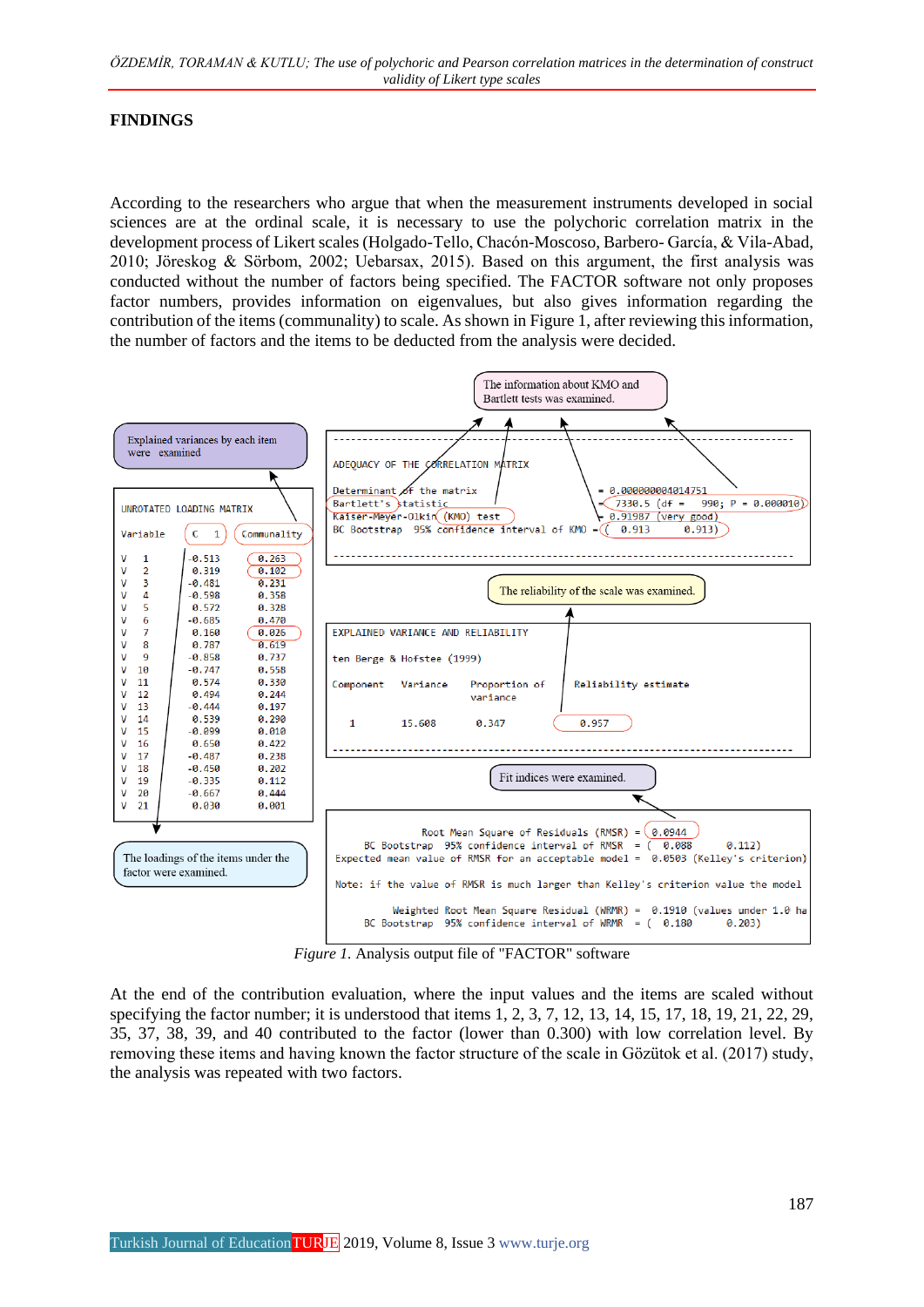

*Figure 2.* Analysis results obtained from "FACTOR" software by attempting two factors

As seen in Figure 2, the single factor, explained the 50% of the variability in SGE. The software suggested that analysis should be with single factor. The analysis was continued with a single factor structure. The results obtained were summarized in table 1.

Table 1.

*Exploratory factor analysis and reliability analysis results based on polychoric correlation matrix*

| Item No         | Item Loadings | Item Total Correlation | Item No | Item Loadings | Item Total Correlation |
|-----------------|---------------|------------------------|---------|---------------|------------------------|
| M4              | $-0.609$      | 0.370                  | M27     | 0.796         | 0.633                  |
| M <sub>5</sub>  | 0.584         | 0.341                  | M28     | 0.847         | 0.718                  |
| M <sub>6</sub>  | $-0.692$      | 0.478                  | M30     | $-0.711$      | 0.505                  |
| M8              | 0.801         | 0.641                  | M31     | $-0.721$      | 0.520                  |
| M <sup>9</sup>  | $-0.870$      | 0.757                  | M32     | 0.704         | 0.496                  |
| M <sub>10</sub> | $-0.765$      | 0.586                  | M33     | 0.805         | 0.648                  |
| M11             | 0.594         | 0.353                  | M34     | $-0.581$      | 0.337                  |
| M16             | 0.662         | 0.438                  | M36     | $-0.624$      | 0.389                  |
| M <sub>20</sub> | $-0.672$      | 0.451                  | M41     | 0.769         | 0.592                  |
| M <sub>23</sub> | $-0.622$      | 0.387                  | M42     | $-0.549$      | 0.302                  |
| M24             | $-0.572$      | 0.327                  | M43     | 0.805         | 0.648                  |
| M <sub>25</sub> | $-0.702$      | 0.493                  | M44     | 0.827         | 0.684                  |
| M26             | $-0.696$      | 0.485                  | M45     | 0.750         | 0.562                  |

Kaiser Meyer Olkin  $(KMO) = 0.941$ 

Bartlett =  $4737.0$ , sd =  $325$ , p< $.01$ Variance Explained by Single Factor = 0.505

Reliability  $= 0.961$ 

When Table 1 is examined, it is seen that the loading values of the remaining 26 items do not fall below 0.549 and the item total correlation does not fall below 0.327. It has been seen that the items 4, 6, 9, 10, 20, 23, 24, 25, 26, 30, 31, 34, 36 and 42 have negative correlation values. In fact, some of these items are negative or have a negative meaning. Others do not have a negative meaning or are not negative. However, if the scale will become a single structure with all of the remaining materials after the analysis, it is possible that these items will be encoded negatively in order to make them meaningful.

KMO and Bartlett results of the structure in Table 1 show that it is within the accepted values in the literature. The value of reliability is at the desired level that is sought in social sciences. The variance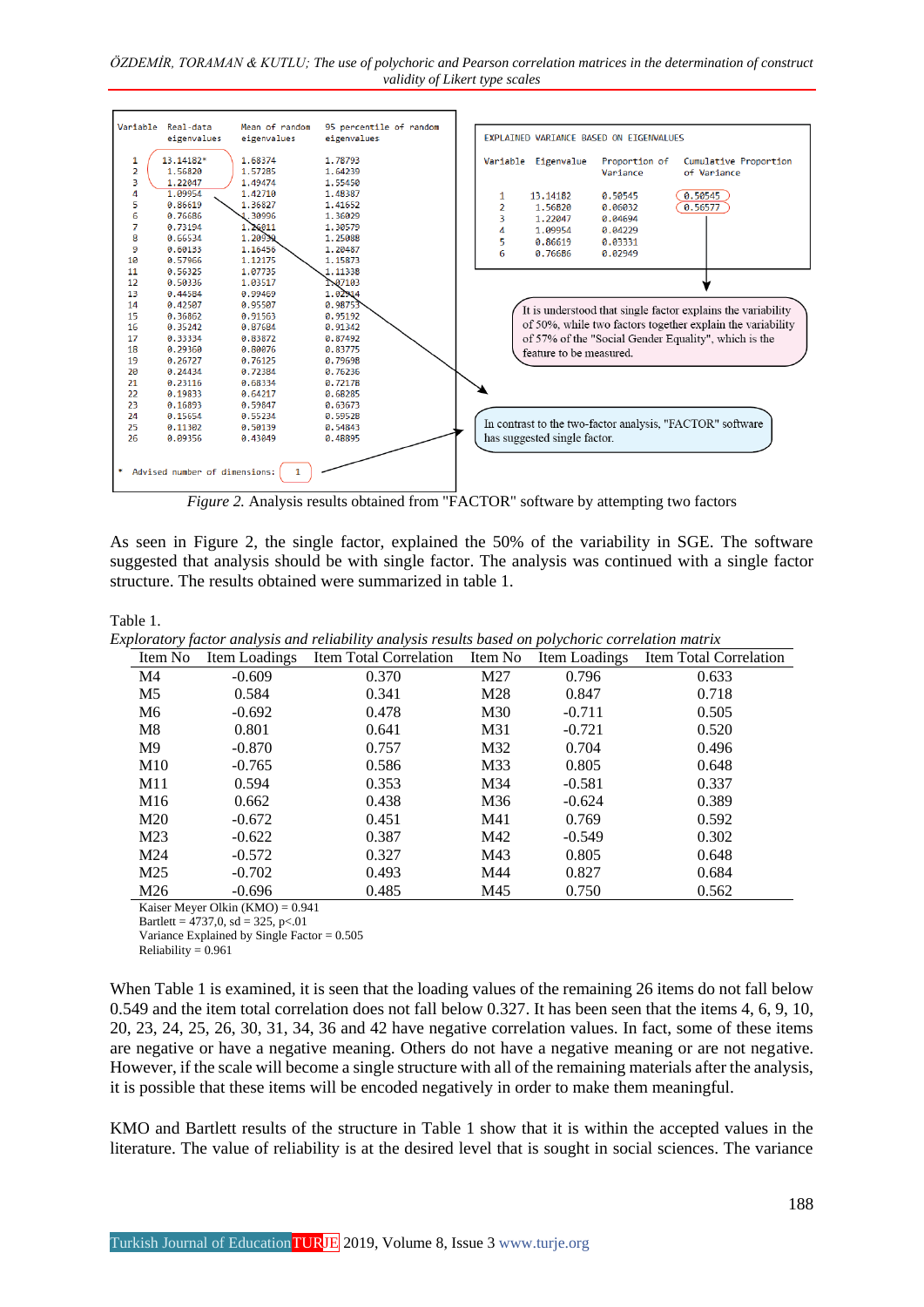explained by the single factor is within the acceptable boundaries according to some authors (Büyüköztürk, 2013) while it cannot be accepted by others (Özdamar, 2013).

It is seen that Pearson's correlation matrix-based factor analysis results differ from the results based on the polychoric correlation matrix. Pearson's correlation matrix-based factor analysis results are summarized in Table 2.

#### Table 2.

 $T_{\alpha}$ 1.1.  $\alpha$ 

| Exploratory factor analysis and reliability analysis results based on Pearson correlation matrix |
|--------------------------------------------------------------------------------------------------|
|--------------------------------------------------------------------------------------------------|

| Item No         | Factor   | <b>Item Total Correlation</b> | Item Loadings After Rotation |           |  |  |
|-----------------|----------|-------------------------------|------------------------------|-----------|--|--|
|                 |          |                               | Factor I                     | Factor II |  |  |
| M11             | Factor 1 | 0.463                         | 0,452                        |           |  |  |
| M27             | Factor 1 | 0,654                         | 0,709                        |           |  |  |
| M28             | Factor 1 | 0.710                         | 0,652                        |           |  |  |
| M33             | Factor 1 | 0.673                         | 0,667                        |           |  |  |
| M41             | Factor 1 | 0,632                         | 0,582                        |           |  |  |
| M43             | Factor 1 | 0.691                         | 0,758                        |           |  |  |
| M44             | Factor 1 | 0,672                         | 0,848                        |           |  |  |
| M45             | Factor 1 | 0,628                         | 0,801                        |           |  |  |
| M <sub>12</sub> | Factor 2 | 0,400                         |                              | 0,535     |  |  |
| M <sub>14</sub> | Factor 2 | 0.479                         |                              | 0,619     |  |  |
| M <sub>16</sub> | Factor 2 | 0,620                         |                              | 0,734     |  |  |
| M22             | Factor 2 | 0.333                         |                              | 0,632     |  |  |
| M32             | Factor 2 | 0.623                         |                              | 0,542     |  |  |
| $KMO = 0.922$   |          |                               |                              |           |  |  |

Bartlett Sphericity (X2) = 2072,965; sd=78, p<0.01 Variance Explained by Factor  $1 = 9632.780$ Variance Explained by Factor  $2 = 9620,051$ Variance Explained by Both Factors Together= %52,831 Cronbach Alpha =  $0,889$ 

When the results in tables 1 and 2 are evaluated, it is seen that they are quite different. In the factor analysis based on the polychoric correlation matrix, items 4, 6, 9, 10, 20, 23, 24, 25, 26, 30, 31, 34, 36 and 42, which are shown with negative correlations, were removed from the scale in the Pearson correlation matrix-based factor analysis. Social gender equality's explained variance is close in both analyzes. KMO and Bartlett values and reliability values are at the desired level in both analyses (Büyüköztürk, 2013; Özdamar, 2013).

In accordance with the results obtained from the polychoric correlation matrix with the FACTOR software that are shown in table 1, the items 4, 6, 9, 10, 20, 23, 24, 25, 26, 30, 31, 34, 36, and 42 were reverse coded by returning to the same data set in the SPSS program. After this coding, in the SPSS software, additivity analysis was performed for 26 items and single factor structure that FACTOR software revealed. The results are summarized in table 3.

| rable 5. |                                                                                                                   |  |
|----------|-------------------------------------------------------------------------------------------------------------------|--|
|          | Results of additivity analyses of GES (Structure obtained by polychoric correlation matrix-based factor analysis) |  |

|                      |        | is of addition, and joes of GES (Structure obtained by porferiorie correlation mairix based fi |        |         |  |
|----------------------|--------|------------------------------------------------------------------------------------------------|--------|---------|--|
|                      |        | Variance Source Sum of Squares Mean of Squares                                                 |        |         |  |
| <b>Nonadditivity</b> | 20.645 | 20.645                                                                                         | 20.711 | 1 0.000 |  |

As a result of the analysis, the non-additivity state is meaningful in the structure consisting of 26 items and one dimension (Tukey Non-additivity  $p<05$ ). In this case, additivity is meaningless (Özdamar, 2013). In short, the structure is not in additivity state. The two-dimensional structure obtained by Gözütok et al. (2017) shows additivity. This difference can be explained by the fact that the Pearson correlation matrix accepts the data set at interval level and attempts to reach a scale with an additivity structure. However, the criterion of additivity for a scale structure of an ordinal measurement level is a weak one.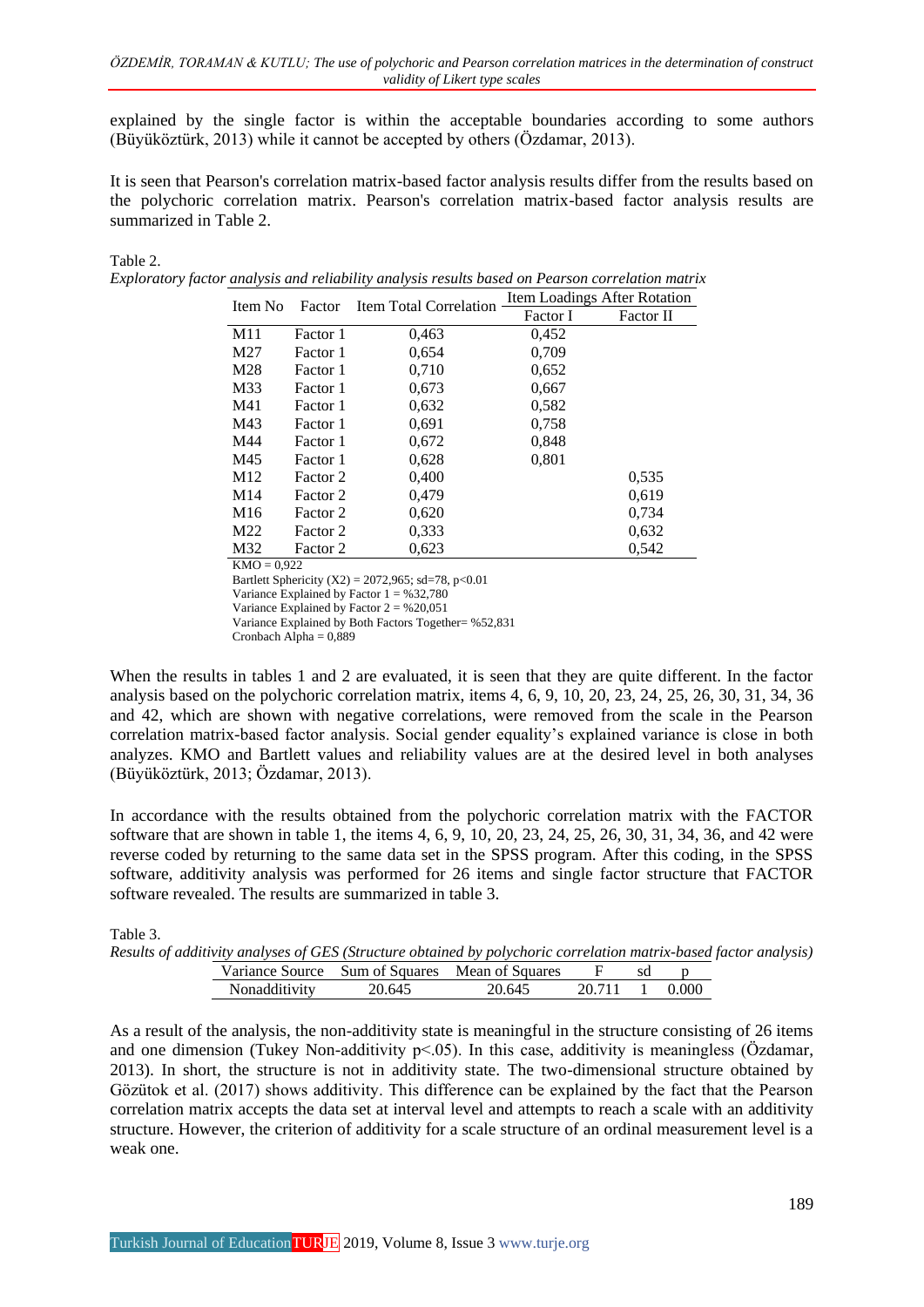The structure obtained as a result of exploratory factor analysis based on the polychoric correlation matrix for GES is shown in table 1. For this structure, confirmatory factor analysis was applied with the unweighted least square (ULS) method. Unweighted least square (ULS) method is used for confirmatory factor analysis based on polychoric correlation (Katsikatsou, Moustaki, Yang-Wallentin, & Jöreskog, 2012). Confirmatory factor analysis with this method did not confirm the structure.

It has been determined that the two-dimensional structure obtained by Gözütok et al. (2017) has had close results with the fit indices obtained by Gözütok et al. (2017) when using confirmatory factor analysis by unweighted least square-ULS method. The results are summarized in table 4.

Table 4.

*Fit indices after CFA*

| $u\mu e\mathbf{i}$ $\mathbf{C}\mathbf{i}$ $\mathbf{A}$ |                |  |  |                                    |  |                       |  |
|--------------------------------------------------------|----------------|--|--|------------------------------------|--|-----------------------|--|
| Estimation                                             |                |  |  | sd $\chi^2$ /sd RMSEA AGFI RMR NFI |  |                       |  |
| Pearson Maximum Likelihood $97.01$ $53$ $1.83$ $0.056$ |                |  |  |                                    |  | 0.92 0.062 0.97       |  |
| Unweighted Least Square                                | 100.22 64 1.57 |  |  | 0.046                              |  | $0.99$ $0.067$ $0.99$ |  |
|                                                        |                |  |  |                                    |  |                       |  |

When table 4 is examined, it has been determined that the estimations made with the maximum likelihood and unweighted least square methods give very close fit index results. Koğar and Yılmaz Koğar (2015) stated that unweighted least squares (ULS) method used in confirmatory factor analysis of ordinal data is a suitable technique for estimating parameters with a minimum number of repetitions and estimating the parameters. Similar results have also been obtained in this study.

### **DISCUSSION and CONCLUSION**

This study aims to compare the effect of using the Pearson or the polychoric correlation matrix on the analysis results in the process of developing the likert type scales in order to provide evidence of construct validity.

In studies conducted in the fields of social and behavioral sciences, all measurements have a degree of uncertainty/error regardless of precision and accuracy, which causes randomly and/or systematically, and consequently, these problems are reflected in the results. Especially in the analyses carried out while collecting evidence of reliability and validity of Likert type scales developed to be used as data collection instruments in scientific researches or adapted from one culture to another, it was found that using different correlation matrices could increase the error that would cause confusions in the results, and they may lead to a misinterpretation of the construct validity evidence, which is regarded as the most important of the validity types by many researchers (Cronbach & Meehl, 1955; Cronbach, 1984; Messick, 1988, 1993; Şencan, 2005; Urbina, 2014). Moreover, this situation will inevitably effect the results of subsequent studies carried out using the corresponding scales.

Similar to the previous studies carried out with simulated data (Holgado-Tello et al., 2010), it is seen in this real data used study that different correlation matrix based factor analyses results were found to differ from each other. In comparison to the previously held studies carried out with simulated data, this study is based on real data, and it also handles new discussions on number of items, items 'additivity states. As such, it differs from the previously held studies.

The findings of this study can be summarized as follows: As a result of the analyses carried out using the Polychoric or Pearson correlation matrix,

- 1) The items showed different "total item correlation" and "loading values".
- 2) The items could show a different (negative or positive) correlation coefficient.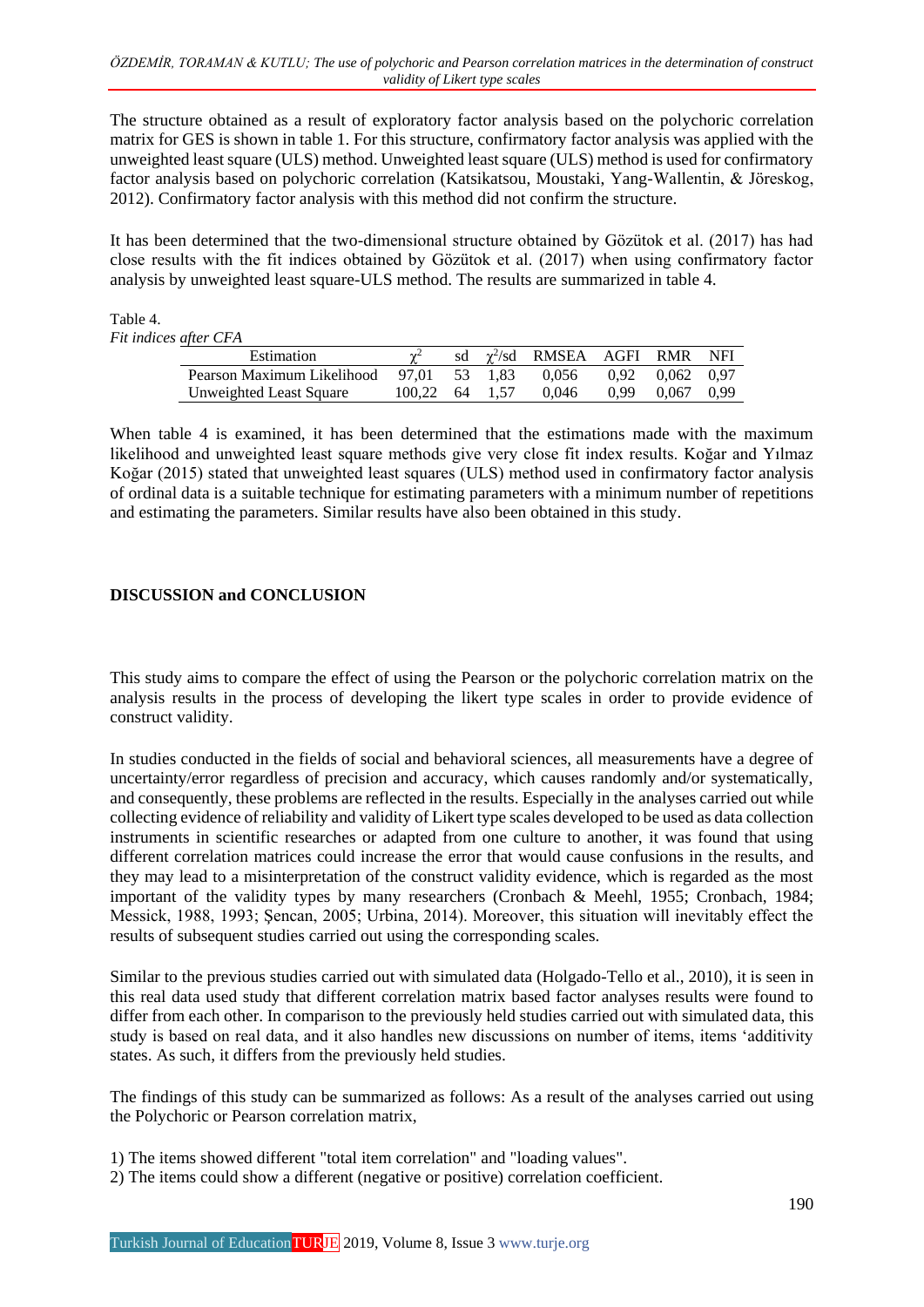3) Different factor numbers emerged.

4) Whether or not the resulting sub-dimensions' (factors) possibility of being additive or non-additive states have changed.

5) Different items were removed out of the scale.

6) Being confirmed and not confirmed status of the structure's being tested, has changed.

7) It was determined that estimations made by the maximum likelihood and unweighted least square methods have given very close fit index results.

All of these results clearly show that when the analyses are carried out with the data obtained from the Likert type scales, the results differ greatly from each other when the analyses are conducted by grounding Pearson correlation matrix at the interval measurement level or by grounding the polychoric correlation matrix, in which the data are accepted at the ordinal measurement level. From the perspective of the differences revealed by this study, which has conducted in terms of factor analysis, especially specific to construct validity; for researchers, who will use Likert-type scale or scales in their studies as a means of data collection by developing, and/or adapting, it is recommended to use both Pearson or polychoric correlation matrices for aforementioned analyses, and to compare the results by taking into account the theoretical background of the psychological feature they aim to measure. It is better to decide on which results they will choose, and the final construct they will prefer according to this comparison. Yet, the existence of two different structures will cause the view that the instruments developed and/or adapted for measurement do not actually measure the claimed psychological property, but measure a different property, or cause significant errors in the measurement results.

In the literature, there is a variety of information about the minimum number of participants required for the factor analysis applications in the measurement instrument development process. For example, Kline (2005) recommended at least 100; Hutcheson and Sofroniou (1999) stated at least 150 to 300 and Cattell (1978) claimed the desirable N to be at least 250 participants. Comrey and Lee (1992) described 100 participants as poor, 200 as moderate, 300 as good, 500 as very good and 1000 and more as excellent. Cattell (1978) emphasized that the number of participants in the factor analysis should be 3 to 6 times the number of the items and Gorsuch (1974) stated that it should be at least 5 times. Everitt stated that the number of participants should be at least 10 times the number of items (as cited in Arrindell and van der Ende, 1985, p. 166). The data set used in this study can be said to be obtained from a sufficient number of individuals according to the literature. The results showed that when worked with the proper sample size suggested by the literature, the solutions with Pearson correlation matrix give proper results.

Even though a real data set was used, one limitation of this study is the fact that the results of the factor analysis of the correlation matrices were discussed from a single data set. Performing methodological comparisons over more real data sets will help to make a healthier decision about which of the Pearson or polychoric correlation matrices is proper. Therefore, it is recommended to repeat this methodological comparison with different data sets within the scope of different studies. When performing factor analysis, discussing the results of the data sets which are below the sufficient sample level, can also support to make healthier decisions about the effectiveness of the methods as well. In this sense, it is recommended to repeat similar comparisons over different sized data sets.

This study is only limited to some of the results of factor analysis. Apart from them, other issues that are not taken into account both within the scope of factor analysis (such as cross loadings of items, different estimation methods, different types of rotations, whether different number of categories in the response format differ the results or not, etc.), and within the scope of analyses to obtain evidence of reliability, which is another important psychometric property for psychological measurement tools, and also within the scope of all other correlation-based analyses whether they are effected or not according to the used correlation matrix, can be studied with new studies.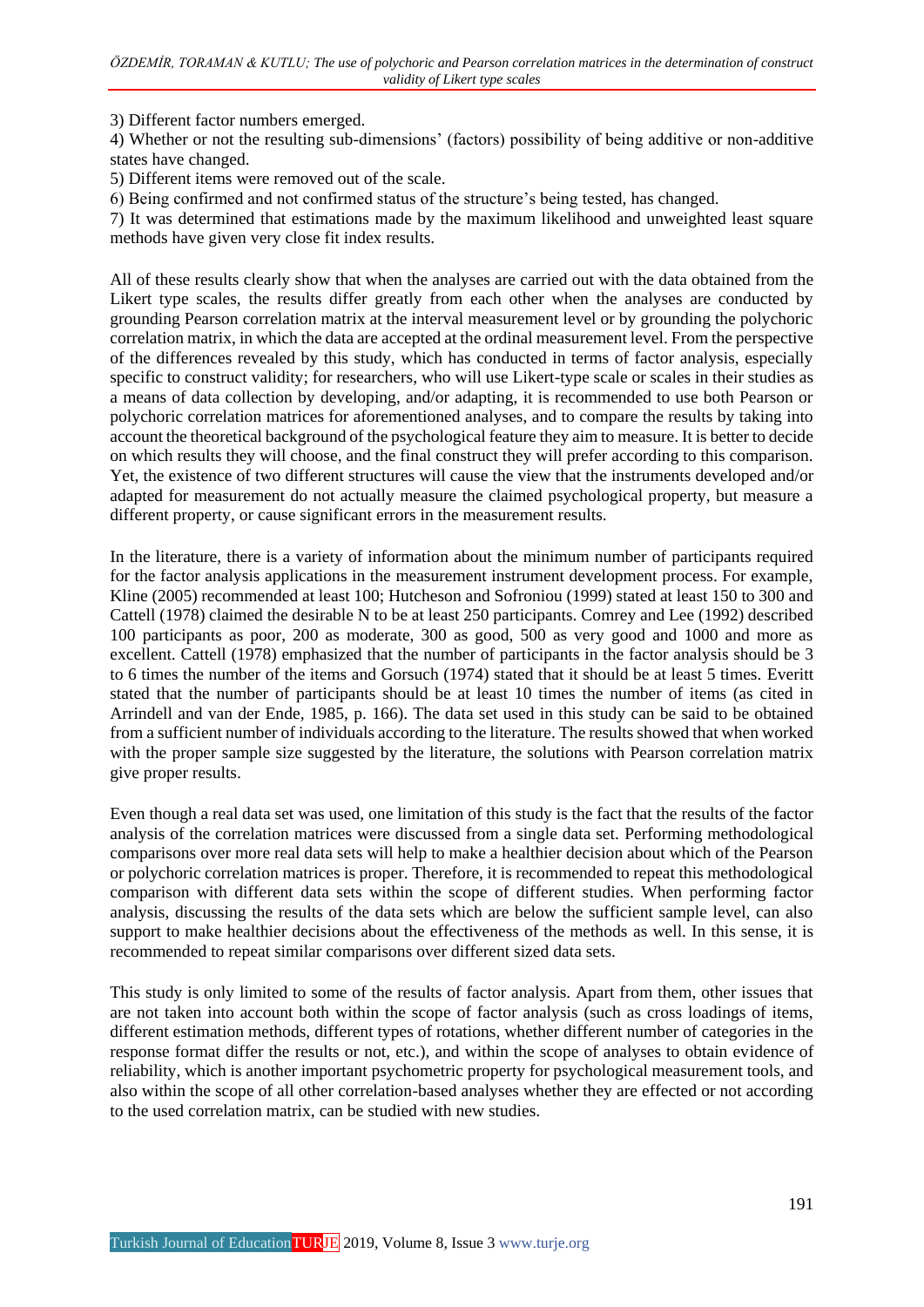#### **REFERENCES**

Albayrak, A.S. (2006). *Uygulamalı çok değişkenli istatistik*. Ankara: Asil Yayın

Amerikan Eğitim Araştırmaları Birliği, Amerikan Psikoloji Birliği, Eğitim Ölçümleri Uluslararası Konseyi (1997). *Eğitimde ve psikolojide ölçme standartları*. (S. Hovardaoğlu and N. Sezgin Trans.). (1st Edition). Ankara: Türk Psikologlar Derneği Yayınları. No 14

Anastasi, A. (1988). *Psychological testing* (6th Ed.). New York: McMillan.

- Arrindell, W. A. & Van der Ende, J. (1985). An empirical test of the utility of the observations to variables ratio in factor and components analysis. *Applied Psychological Measurement*, 9(2), 165-178.
- Atılgan, H., Kan, A., & Doğan, N. (2006). *Eğitimde ölçme ve değerlendirme*. Ankara: Anı Yayıncılık
- Babakus, E., Ferguson, C. E., Jr., & Jöreskog, K. G. (1987), The Sensitivity of Confirmatory Maximum Likelihood Factor Analysis to Violations of Measurement Scale and Distributional Assumptions, *Journal of Marketing Research, 24* (May), 222- 228.
- Bowden, S. C. (2004). The role of factor analysis in construct validity: Is it a myth? *Journal of International Neuropsychological Society. 10*, 1018-1019
- Bryant, F. B., Yarnold, P. R., & Michelson, E. A. (1999). Statistical methodology: VIII. Using confirmatory factor analysis (CFA) in emergency medicine research. *Academic Emergency Medicine, 6*(1), 54-56
- Büyüköztürk, Ş. (2002). Faktör analizi: Temel kavramlar ve ölçek geliştirmede kullanımı. *Kuram ve Uygulamada Eğitim Yönetimi. 32*, 470-483
- Büyüköztürk, Ş. (2013). *Sosyal bilimler için veri analizi el kitabı*. Ankara: Pegem Yayıncılık
- Cattell, R. B. (1978). *The scientific use of factor analysis in behavioral and life sciences*. New York: Plenum
- Comrey, A. L. & Lee, H. B. (1992). *A first course in factor analysis*. New Jersey: Lawrence Erlbaum Associates Inc.
- Crocker, L., & Algina, J. (2008). *Introduction to classical and modern test theory*. USA: Cengage Learning

Cronbach, L. J., & Meehl, P. E. (1955). Construct validity in psychological tests. *Psychological Bulletin, 52*, 281– 302

- Cronbach, L. (1984). *Essentials of Psychological Testing*. Harper and Row, New York
- Çokluk, Ö., Şekercioğlu, G. and Büyüköztürk, Ş. (2010). *Sosyal bilimler için çok değişkenli istatistik SPSS ve LISREL uygulamaları*. Ankara: Pegem Akademi
- DiStefano, C. (2002). The impact of categorization with confirmatory factor analysis. *Structural Equation Modeling, 9*, 327-346
- Erkus, A. (2003). *Psikometri üzerine yazılar* (1st Edition). Ankara: Türk Psikologlar Derneği Yayınları
- Erkuş, A. (2013). *Davranış bilimleri için bilimsel araştırma süreci*. Ankara: Seçkin Yayıncılık.
- Fabrigar, L. R., Wegener, D. T., MacCallum, R. C., & Strahan, E. J. (1999). Evaluating the use of exploratory factor analysis in psychological research. *Psychological Methods, 4*, 272-299
- Gorsuch, R. L. (1974). *Factor analysis* (First Edition). Philadelphia: W. B. Saunders Company
- Gorsuch, R. L. (1983). *Factor Analysis* (2nd ed.). Hillsdale, NJ: Lawrence Erlbaum Associates.
- Gözütok, F. D., Toraman, Ç., & Acar Erdol, T. (2017). Toplumsal cinsiyet eşitliği ölçeğinin (TCEÖ) geliştirilmesi. *İlköğretim Online, 16*(3), 1036-1048. doi: 10.17051/ilkonline.2017.330240
- Guilley, W., & Uhlig, G. (1993). Factor analysis and ordinal data. *Education, 114*(2), 258-264
- Henson, R.K., & Roberts, J.K. (2006). Use of EFA in published research: Common errors and some comment on improved practice. *Educational and Psychological Measurement, 66*, 393-416.
- Holgado-Tello, F. P., Chacón-Moscoso, S., Barbero- García, I., & Vila-Abad, E. (2010). Polychoric versus Pearson correlations in exploratory and confirmatory factor analysis of ordinal variables. *Quality and Quantity, 44*, 153-166
- Hutcheson, G. & Sofroniou, N. (1999). *The multivariate social scientist, introductory statistics using generalized linear models*. The USA: Sage Publications
- Jamieson, S. (2004). Likert Scales: How to (Ab)use them. *Medical Education, 38*, 1217‐1218
- Jöreskog, K. G., & Moustaki, I. (2001). Factor analysis of ordinal variables: A comparison of three approaches, *Multivariate Behavioral Research, 36*(3), 347-387.
- Jöreskog, K. G., & Sörbom, D. (2002). *Prelis 2: User's reference guide*. Lincolnwood: Scientific Software International, Inc
- Katsikatsou, M., Moustaki, I., Yang-Wallentin, F., & Joreskog, K. (2012). Pairwise likelihood estimation for factor analysis models with ordinal data*. Computational Statistics and Data Analysis, 56*(12), 4243-4258.
- Kieffer, K. M. (1999). An introductory primer on the appropriate use of exploratory and confirmatory factor analysis. *Research in the Schools, 6*, 75-92
- Kline, T. J. B. (2005). *Psychological testing, a practical approach to design and evaluation*. The USA: Sage Publications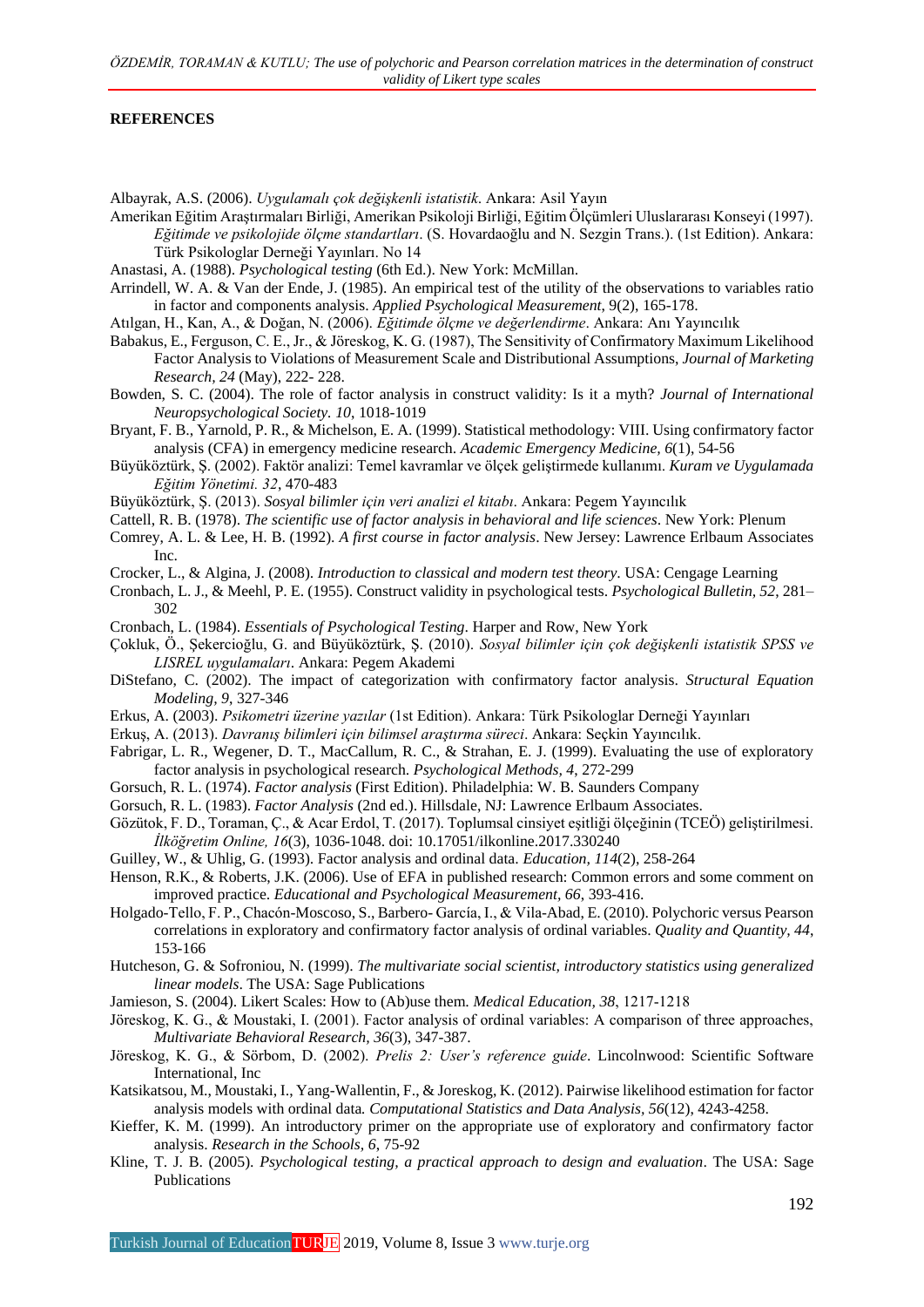- Koğar, H., & Yılmaz Koğar, E. (2015). Comparison of different estimation methods for categorical and ordinal data in confirmatory factor analysis. *Journal of Measurement and Evaluation in Education and Psychology, 6*(2), 351-364
- Lemke, E. & Wiersma, W. (1976). *Principles of Psychological Measurement*. Chicago: Rand McNally.
- Lorenzo-Seva, U., & Ferrando, P.J. (2006). FACTOR: A computer program to fit the exploratory factor analysis model. *Behavior Research Methods, 38*, 88-91
- Messick, S. (1988). *The once and future issues of validity*: *Assessing the meaning and consequences of measurement*. In H. Wainer, & H. I. Braun. (Eds.), Test validity. (s. 33-48). Hillsdale, NJ, US: Lawrence Erlbaum Associates, Inc.
- Messick, S. (1993). *Foundations of validity: Meaning and consequences in psychological assessment*. Presented at the Second Conference of the European Association of Psychological Assessment. Groningen, Netherlands
- Mulaik, S. A. (1987). A brief history of the philosophical foundations of exploratory factor analysis. *Multivariate Behavioral Research, 22*, 267-305
- Nunnaly, J. C., & Bernstein, I. H. (1994). *Psychometric theory* (Third Edition). NY: McGraw-Hill, Inc.
- Öner, N. (1987). Kültürlerarası ölçek uyarlamasında bir yöntembilim modeli. *Türk Psikoloji Dergisi, 6*(21), 80-83
- Özdamar, K. (2013). *Paket programlar ile istatistiksel veri analizi (Volume 1 and 2)* (9th Edition). Eskişehir: Nisan Kitabevi
- Pedhazur, E. J., Pedhazer Schmelkin, L. (1991). *Measurement, design and analysis: An integrated approach* (1st Edition). NJ: Lawrence Erlbaum Associate, Inc
- Pearson, K. (1901). On lines and planes of closest fit to systems of points in space. *Philosophical Magazine, 6*, 559-572
- Spearman, C. (1904). "General intelligence," objectively determined and measured. *American Journal of Psychology, 15*, 201-293
- Stapleton, C. D. (1997). *Basic concepts in exploratory factor analysis (EFA) as a tool to evaluate score validity: A right-brained approach* (pp. 1–8). Presented at the Southwest Educational Research Association, Austin
- Stevens, S. S. (1946). On the theory of scales of measurement. *Science, 103*, 677-680
- Şencan, H. (2005). Sosyal ve davranışsal ölçümlerde güvenilirlik ve geçerlilik. (1st Edition). Ankara: Seçkin Yayınları.
- Tabachnick, B. G., & Fidell, L. S. (2013). *Using multivariate statistics* (6th ed.). USA: Pearson
- Thomas, H. (1982). IQ interval scales, and normal distributions. *Psychological Bulletin, 91*, 198-202
- Thompson, B., & Daniel, L. G. (1996). Factor analytic evidence for the construct validity of scores: A historical overview and some guidelines. *Educational and Psychological Measurement, 56*, 197-208
- Uebersax, J. S. (2015). *The tetrachoric and polychoric correlation coefficients. Statistical Methods for Rater Agreement*. Retrieved from http://john-uebersax.com/stat/tetra.htm
- Urbina, S. (2014). *Essentials of psychological testing* (Second Edition). NJ: Wiley & Sons, Inc.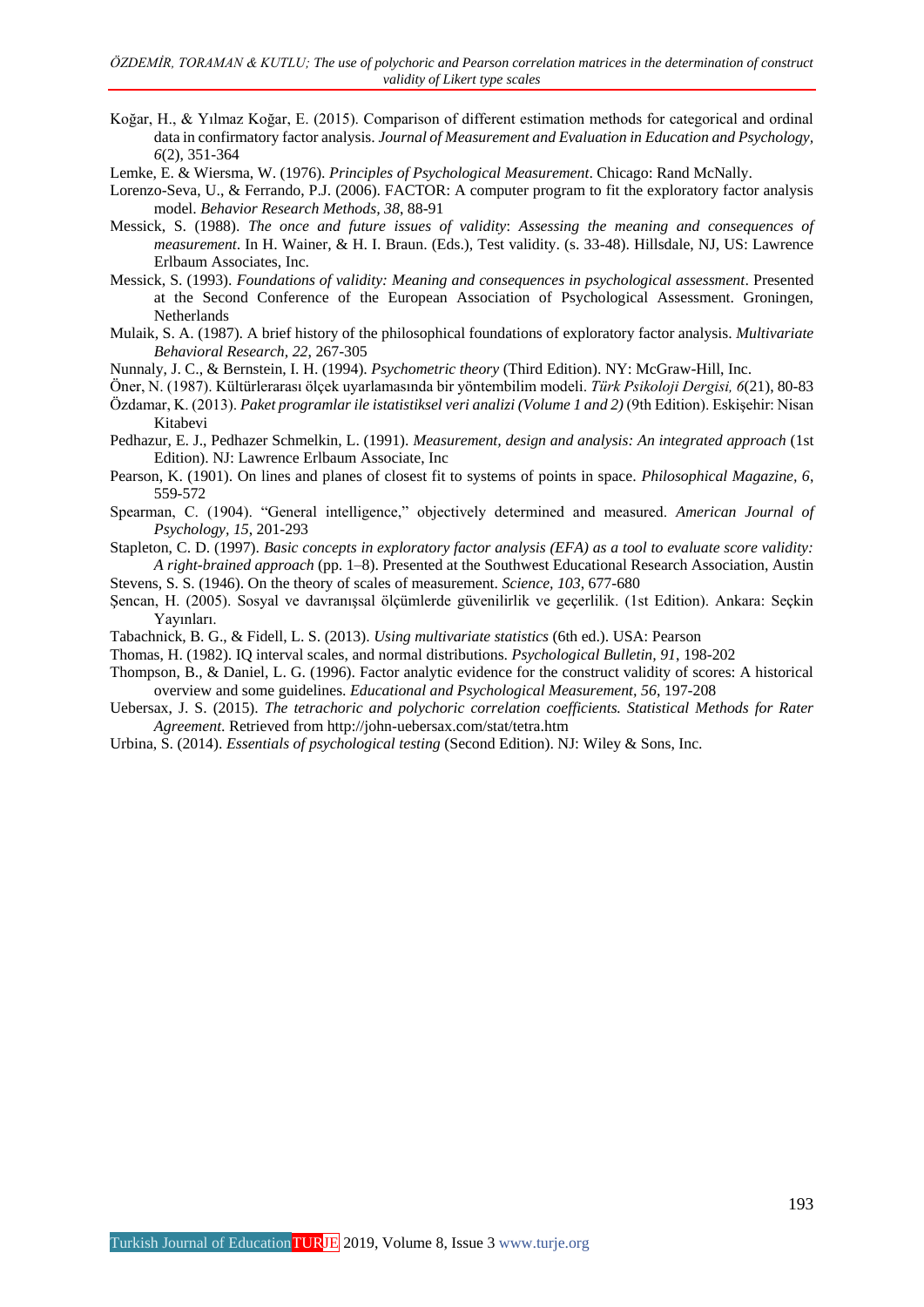### **TÜRKÇE GENİŞLETİLMİŞ ÖZET**

Psikolojik ölçme araçları, genelde insan davranışlarını konu edinmiş pek çok sosyal bilim dalında, özellikle psikoloji, eğitim, sosyoloji ve psikiyatride kullanılır. Genel anlamı ile psikolojik testler bireylerin yetenekleri, becerileri, performansları, güdüleri, tutumları hakkında bilgi veren ve bunlardan elde edilecek verilere göre çeşitli kararların alınmasına yardımcı olan sistematik yaklaşımlardır.

Türkiye'de değişik amaçlarla geliştirilmiş ya da uyarlanmış çok sayıda ölçme aracı bulunmaktadır. Yapılacak yeni araştırmalarda kullanılmak üzere, var olanlara ek olarak özellikle farklı psikolojik özellikleri ölçen, farklı örneklemler, farklı yaş grupları vb. için kullanılabilecek yeni ölçme araçlarına da ihtiyaç duyulmaktadır. Bu ihtiyaç ise, yeni ölçme araçlarının geliştirilmesi ya da uyarlanması yolu ile karşılanmaktadır. Her iki yöntemin de avantajlı ve dezavantajlı yönleri bulunmakla birlikte, asıl önemli olan bu araçlar için gerekli geçerlik, güvenirlik ve hatta mümkünse standardizasyon çalışmalarının uygun yöntemlerle ve bu yöntemlerin de doğru süreçler izlenerek yapılmış olmasıdır. Çünkü yapılan bir bilimsel çalışmanın teorik altyapısı ne kadar sağlam olursa olsun veri toplamak amacıyla kullanılan ölçme araçları gerekli psikometrik nitelikleri taşımıyorsa o çalışma ile ulaşılacak bulguların yorumlanmasında güven problemi olacak, bu araçların uygulanmasından elde edilen sonuçlarla yanlış kararlar alınması ise kaçınılmaz olacaktır. Ölçek geliştirme ya da uyarlama çalışmalarında, kuşkusuz en önemli adımlardan biri, geliştirilen ya da uyarlanan aracın psikometrik niteliklerine dair deneysel geçerlilik kanıtlarının ortaya konmasıdır. Bu bağlamda, söz konusu aracın ölçmeyi amaçladığı özelliği tam ve doğru bir şekilde ölçüp ölçmediğine ilişkin bir sorgulamanın yapılması gerekmektedir. Ölçeğe ait diğer psikometrik niteliklerin belirlenmesi bu sorgulamanın ardından yapılabilecek ve ölçeğin uygulanmasından elde edilecek puanlara dair sağlıklı kararlar da ancak, aracın geçerliliğine ilişkin kanıtlar doğrultusunda alınabilecektir.

Her ne kadar kapsam, yordama, zamandaş/eş-zamanlı ve yapı geçerliliği olmak üzere 4 kategori altında tanımlanmış olsa da günümüze kadar süre gelen tartışmalar içerisinde geçerlik kavramının, yapı geçerliği çatısı altında toplanması gerektiğini savunan araştırmacılar olmuştur (Cronbach ve Meehl, 1955; Cronbach, 1984; Messick, 1988, 1993; Şencan, 2005; Urbina, 2014). Birçok araştırmacı tarafından da yapı geçerliği, bu tür geçerliğe ait kanıt elde etmek amacıyla en sık kullanılan yöntem olan faktör analiziyle ilişkilendirilmiş, hatta yapı geçerliliği kavramı yerine faktör geçerliliği kavramını kullanmışlardır (Nunnally ve Bernstein, 1994).

Davranış bilimlerinde ölçek geliştirme ve uyarlama çalışmalarında; yapı geçerliğine ilişkin kanıtların ortaya konması, faktör yapılarının ortaya çıkarılması ya da daha önceden kestirilen faktör yapılarının doğrulanması amacıyla Nunnally ve Bernstein'nin (1994, sf. 111), psikolojik yapıların ölçümünün kalbi olarak tanımladığı, çok değişkenli istatistiksel yöntemlerden biri olan Faktör Analizi (FA) kullanılır. FA, diğer çok değişkenli istatistiklerle birlikte karmaşık araştırma sorularının ele alındığı çok sayıda bilimsel çalışmada kullanılmaktadır. Elbette eğitim, psikoloji, sosyoloji gibi sosyal bilim alanlarında da birden çok değişkenin eşzamanlı çalışıldığı ve tek değişkenli istatistiksel işlemlerin açıklamakta yetersiz kaldığı durumlarda; çok değişkenli varyans analizi, regresyon analizi, diskriminant analizi, çok boyutlu ölçekleme ve faktör analizi gibi çok değişkenli yöntemlere ihtiyaç duyulmaktadır. Bu yöntemlerin bir arada, bilimsel araştırmalarda ele alınan konuların kavramsal temellerinin ve nedensellik ilkelerinin anlaşılmasına açılan kemer şeklinde bir yapı oluşturduğunu varsayarsak, bu yapının kilit taşının "faktör analizi" olduğu söylenebilir. Tüm istatistiksel yöntemlerde olduğu üzere faktör analizi için de analiz öncesinde sorgulanması gereken hususların en başında verilerin hangi ölçek düzeyinde toplandığı gelmektedir. Sürekli değişkenlerle faktör analizi için kuramsal dayanaklar ve kullanılan yöntemler oldukça gelişmiştir. Ancak pratikte, gözlenen ve/veya ölçülen değişkenlerin bir kısmı sıralama ölçeği düzeyindedir ve bu durum sıklıkla göz ardı edilmekte ve doğru olmayan bir şekilde 1, 2, 3, 4 gibi sıralı kategorileri temsil eden sayılara metrik özelliğe sahipmiş gibi davranılmaktadır. Özellikle sosyal bilimler kapsamındaki tüm alanlarda oldukça sık kullanılmakta olan ölçeklerin (likert tipi vb.) madde